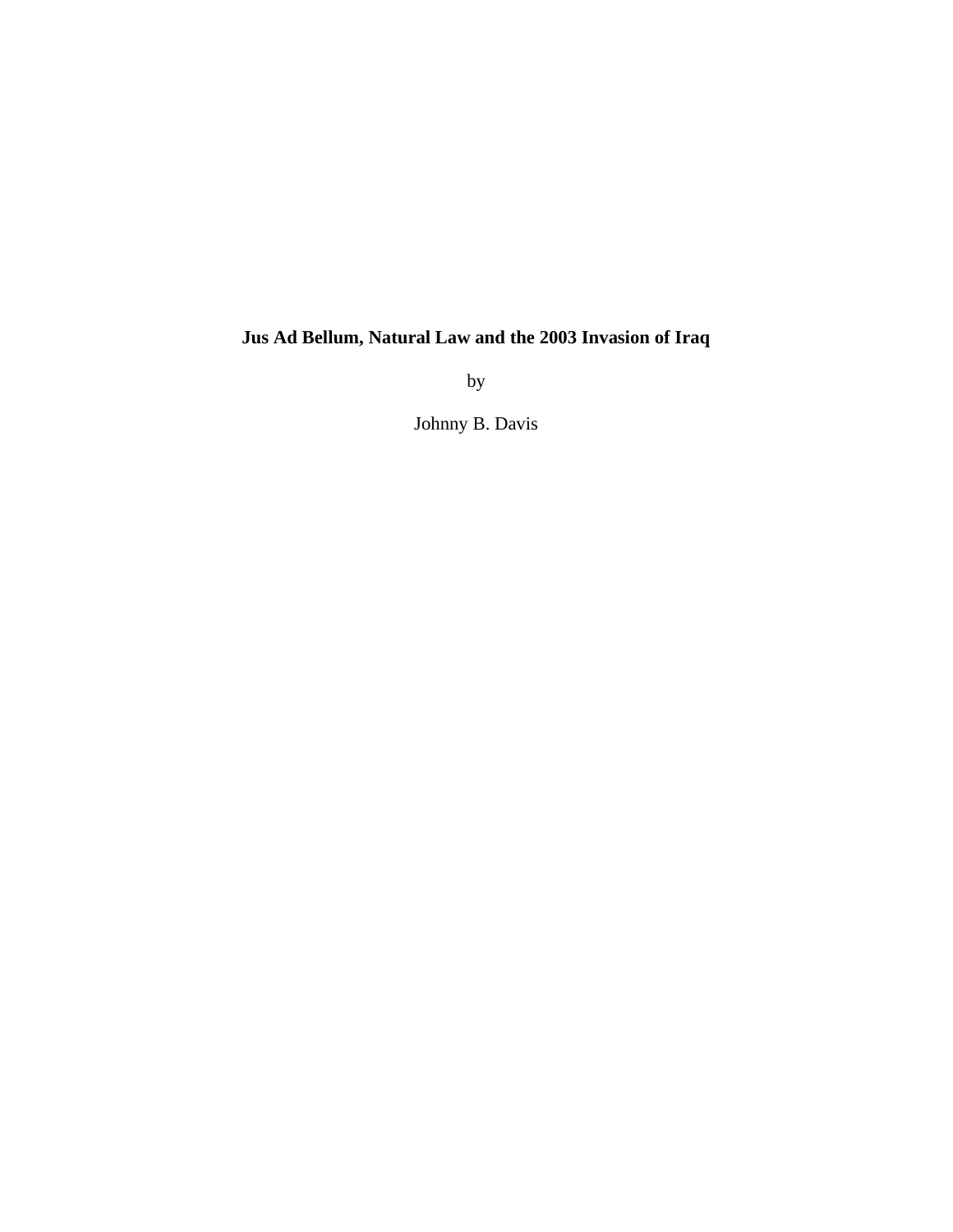Johnny B. Davis is a Constitutional and International law attorney, an Army National Guard JAG – with the rank of major, an adjunct instructor with the Liberty University Helms School of Government, and a writer for the Standing for Freedom Center at Liberty University. He holds an LLM in International Law Liberty University Law School, a MDiv in Church History from Liberty University Seminary, a JD from Cumberland Law School, and a BS in Government from Liberty University.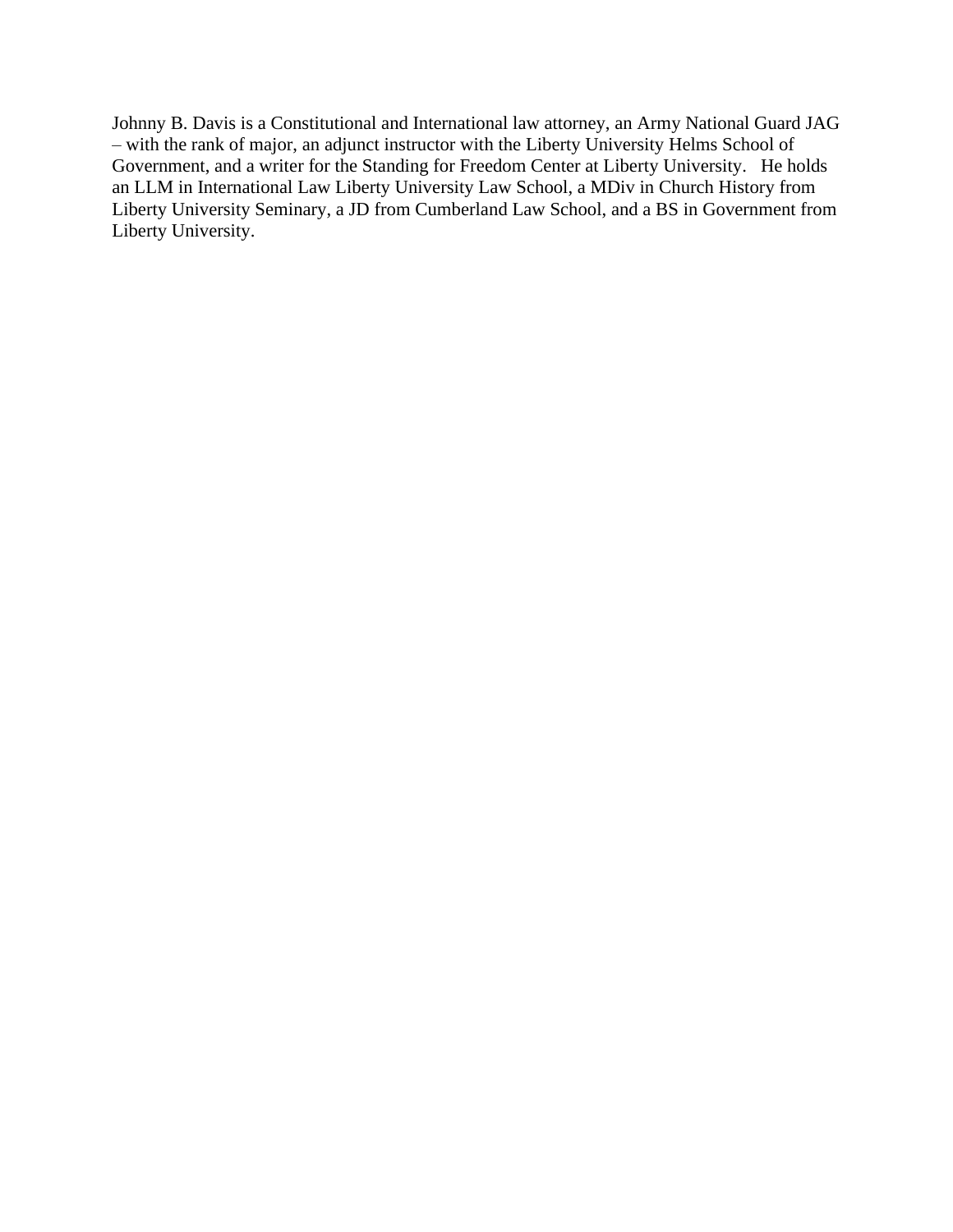#### **Introduction**

The legality of the invasion of Iraq is a vital question that goes to the heart of international law. The proper legal authority for military force and the overthrow of a sovereign government is the single most important area of international law.<sup>1</sup> This paper will consider whether the invasion of Iraq complied with the original intent of the Founding Fathers for the Constitutional authority to wage war and satisfied the requirements for a Just War under natural law.

 The Declaration of Independence founded the American Republic on natural law and the Constitution rests on the principles of the Declaration. Natural law requires that war must be both a Just War and it should conform to the standards of Jus ad Bellum. The Founding Fathers embraced the ideas of Just War and Jus ad Bellum. 2

#### **Imperial Presidential Power, the American Constitution, and International Law**

 The Bush administration adopted an expansive view of presidential power to justify the use of force based on only a resolution and not the Constitutional requirements for a declared war. Neither the Congressional Authorization for the Use of Force against Iraq nor United Nations Resolution 1441 authorization the overthrow of the government of Iraq and the occupation of Iraq. President Bush based his claim to have the authority to overthrow the government of Iraq and to occupy Iraq on the idea that Commander in Chief authority to use force was nearly unlimited.

 The Bush administration claimed that a president is not bound by customary international law and that in military actions the president is not bound at all by international law. The Founding Fathers of America believed that Presidents must uphold treaties and customary international law. Three advisory attorney general opinions and thirty federal cases including fifteen Supreme Court cases held that Presidents are bound by customary law.<sup>3</sup>

 The heart of the Bush administration argument was that Article 2 of the Constitution giving the President control of Executive power and making the President Commander in Chief of the military meant that the President had unlimited authority to initiate the use of force.<sup>4</sup> However, the Founding Fathers recognized a prerogative of *superintendence* for the President as Commander in Chief. The President retains military discretion while Congress had board

<sup>&</sup>lt;sup>1</sup> Michael P. Scharf & Paul R. Williams, The Law of International Organizations: Problems and Materials, 542-548 (3rd ed. 2013)

<sup>2</sup> Presidential Power in an Age of Terrorism, at 46-58.

<sup>&</sup>lt;sup>3</sup> Jordan J. Paust, Beyond the Law: The Bush Administration's Unlawful Responses in the "War" on Terror 20-21 (2007).

<sup>&</sup>lt;sup>4</sup> United States Constitution. art. II,  $\S$  1, cls. 1 and  $\S$  2, cls. 1–2.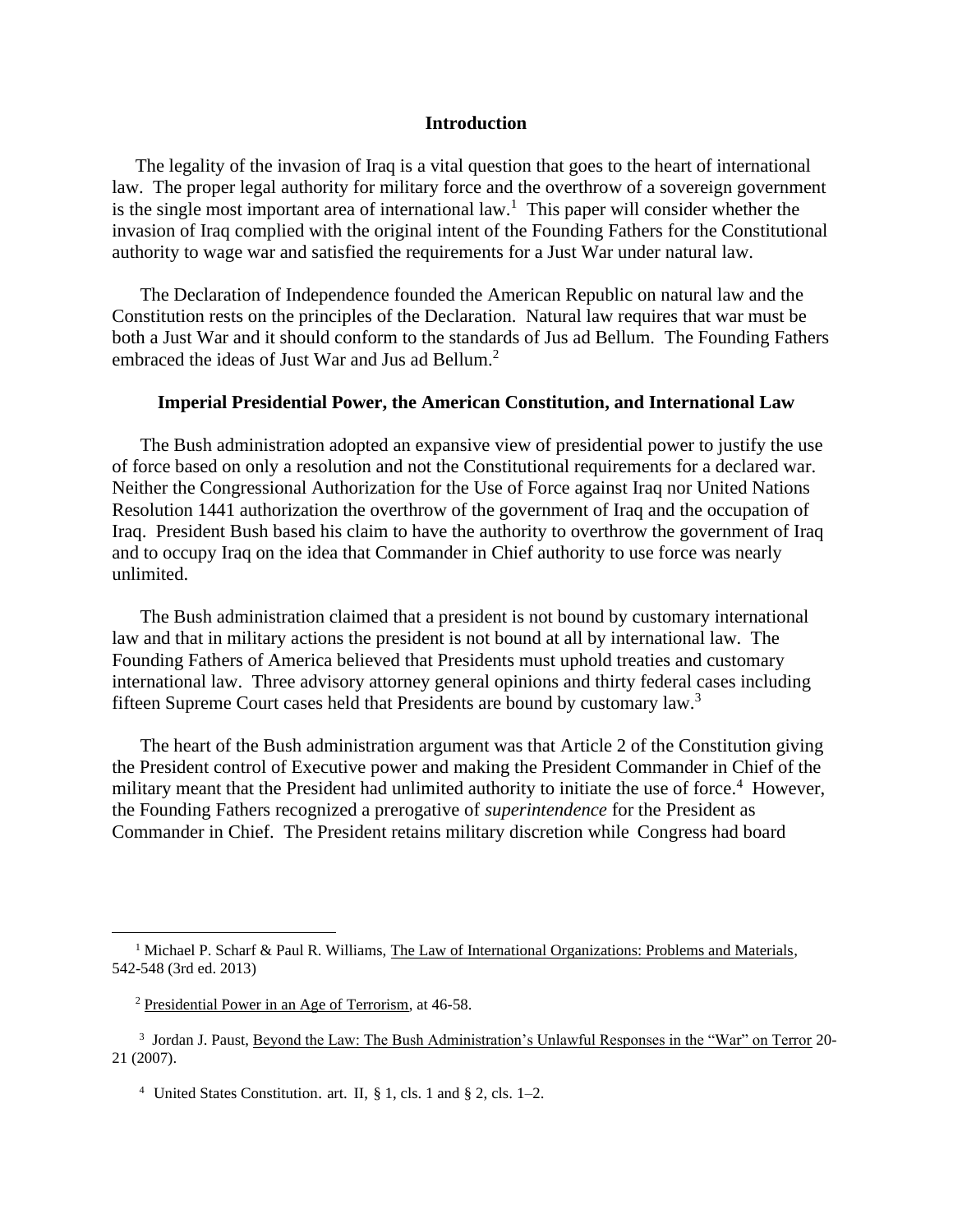authority to regulate the military and the President's conduct of war.<sup>5</sup> Congress alone could take the nation to war through a Declaration of  $\text{War}^6$ 

 The Constitution took away the power of Congress, under the Articles of Confederation, to appoint and remove the commander in chief of the military. Proponents of the Unitary Executive theory cite this in support of imperial presidential power. The Founding Fathers intended nothing of the kind. The designation of the civilian executive as the Commander of Chief was also designed to ensure the military operated under the rule of law and the authority of both the President and Congress.<sup>7</sup>

## **The Founding Fathers Intent for Presidential Authority**

 Presidential authority was largely shaped by the conduct of George Washington as Commander in Chief during the Revolutionary. The Presidency was created with the assumption that George Washington would be the first President. The remarkable restrain of Washington in the exercise of power created a trust in Washington which facilitated the creation of a Chief Executive office that might not have been able to be agreed upon otherwise.<sup>8</sup>

 The term "Commander in Chief" derives from the English Civil War. Parliament appointed Sir Thomas Fairfax to be commander in chief of its forces, "subject to such orders and directions as he shall receive from Houses or from the Committee of both Kingdoms." <sup>9</sup> The commander in chief could not act against the will of the Parliament. He also was instructed, "to observe and obey such orders and directions as you shall from time to time receive from the Parliament."<sup>10</sup>

 Washington was appointed Commander in Chief of the Continental Army unmistakably established as an agent of the Continental Congress. On June 17, 1775, the Continental Congress designated Washington both "General and Commander in chief, of the army of the United Colonies."<sup>11</sup> Continental Congress specifically required him to conform his conduct "in every respect by the rules and discipline of war," and directed him "punctually to observe and follow such orders and directions, from time to time, as you shall

<sup>6</sup> David J. Barron and Martin S. Lederman, *The Commander in Chief at the Lowest Ebb – Framing the Problem, Doctrine, and Original Understanding*, 121 Harvard Law Review, 767-768 (January 2008)

<sup>7</sup> *The Commander in Chief at the Lowest* Ebb, at 767-768.

<sup>8</sup> Richard Brookhiser, Founding Father: Rediscovering George Washington, 47-57(1996).

<sup>9</sup> Francis D. Wormuth, *The Nixon Theory of the War Power: A Critique*, 60 Cal. Law Review, 623, 630 (1972).

<sup>10</sup> *The Commander in Chief at the Lowest Ebb*, at 772-774.

<sup>11</sup> 2 Journals of the Continental Congress, 1774–1789. Available at *[http://memory.loc.gov/ammem/amlaw/lwjclink.html.](about:blank)* (accessed 21 February 2017).

<sup>5</sup> *See Loving v. United States*, 517 U.S. 748, 772. (1996).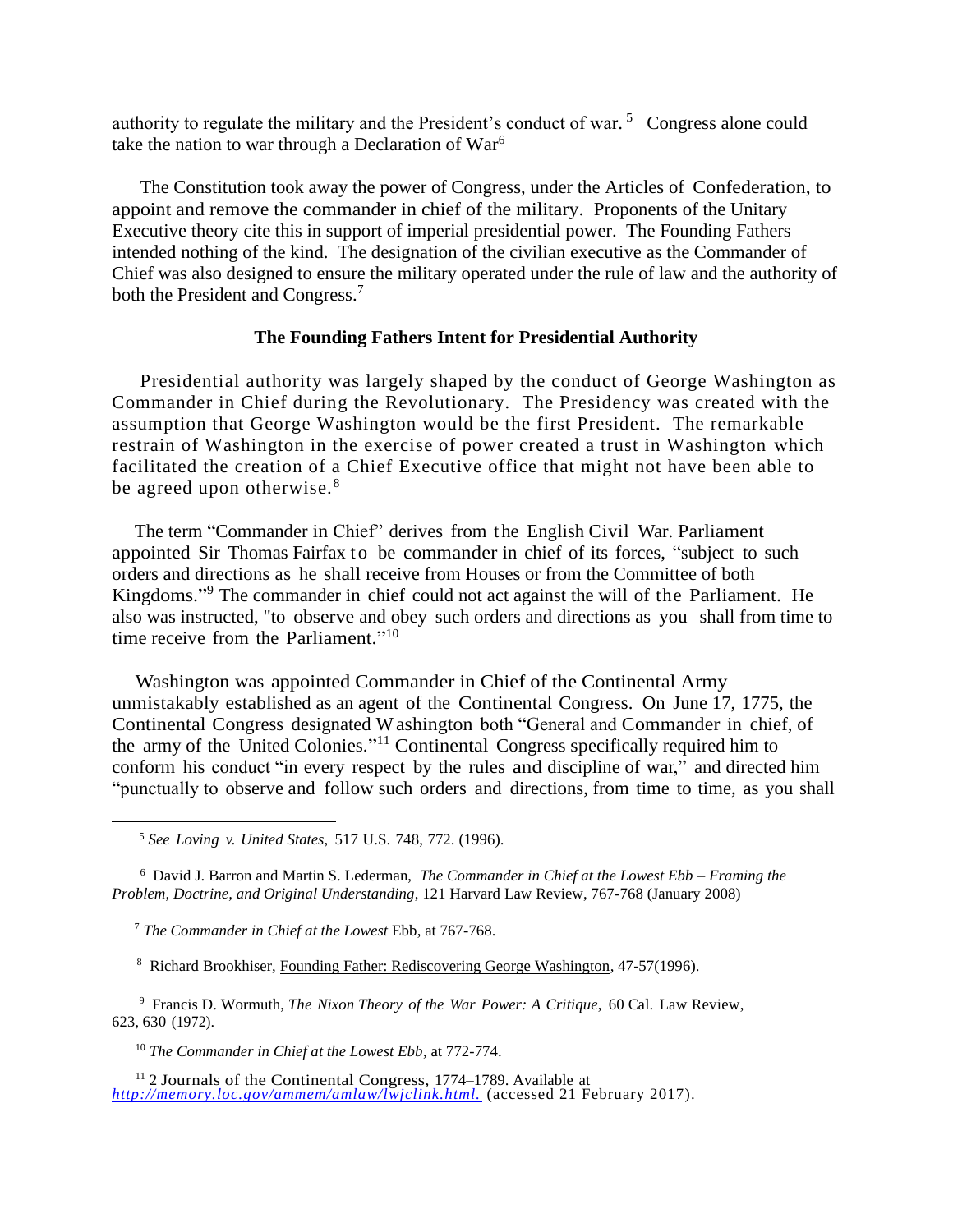receive from this, or a future Congress of these United Colonies, or committee of Congress."<sup>12</sup>

 The text does not specifically enumerate the Commander in Chief's powers. In contrast, the text of Article I contains several express references to the congressional role concerning the army, navy, and militia, including specific war powers.<sup>13</sup> A statutory directive or limitation is in and of itself a "command" to the armed forces. <sup>14</sup> Thus, the Commander in Chief Clause cannot properly be construed to give the President unlimited power to take the nation to war. The Founding Fathers built in a conflict between the authority of the President and Congress to guard against the abuse of power.<sup>15</sup>

 By the time of the Constitutional Convention in 1787, the title "Commander in Chief" had become identified with the de facto authority possessed by Washington in later stages of the war.<sup>16</sup> Washington's authority was primarily delegated to him rather than being "inherent" war powers of the Commander in Chief. $17$  Hamilton wrote that the Commander in Chief's authority "would be nominally the same with that of the king of Great Britain" but that authority would be in substance much inferior to it. 'It would amount to nothing more than the supreme command and direction of the military and naval forces, as first general and admiral of the Confederacy; while that of the British King extends to the *declaring* of war and to the *raising* and *regulating* of fleets and armies all which would subject to the regulation of the legislature.<sup>'18</sup>

 Further, during the Constitutional Convention was no recorded discussion or debate suggesting any change in the authority the President would hold versus that George Washington held as Commander in Chief.<sup>19</sup> Hamilton explained that, at most, the Commander in Chief would have those powers enjoyed by the governors of Massachusetts and New Hampshire. Hamilton thought, "it may well be a question" whether the constitutions of those states

 $12$  Ibid.

<sup>13</sup> U.S. Constitution art. I,  $\S$  2, cls. 1–2.

<sup>14</sup> Richard A. Posner, Not a Suicide Pact: The Constitution in a Time of National Emergency, 67-68 (2006).

<sup>15</sup> Julian P. Boyd, The Papers of Thomas Jefferson Volume 15 397 (1958).

<sup>16</sup> 7 Journals of the Continental Congress, 196–197. Available at: [http://memory.loc.gov/ammem/amlaw/lwjclink.html](about:blank) (Accessed on 24 February 2017).

<sup>17</sup> John C. Fitzpatrick*, Volume 4 The Writings of George Washington*, 365, 367 (1930) (Letter from George Washington to Joseph Reed on March 3, 1776 "I am not fond of stretching my powers; and if the Congress will say, 'Thus far and no farther you shall go,' I will promise not to offend whilst I continue in their service.").

<sup>18</sup> Alexander Hamilton, John Jay, and James Madison, The Federalist Papers. 310-313 (1788). (See Federalist 69).

 $19$  2 The Records of the Federal Convention of 1787. Available at: [http://oll.libertyfund.org/?option=com\\_staticxt&staticfile=show.php%3Ftitle=1785,](about:blank) Accessed 23 February 2017.02.23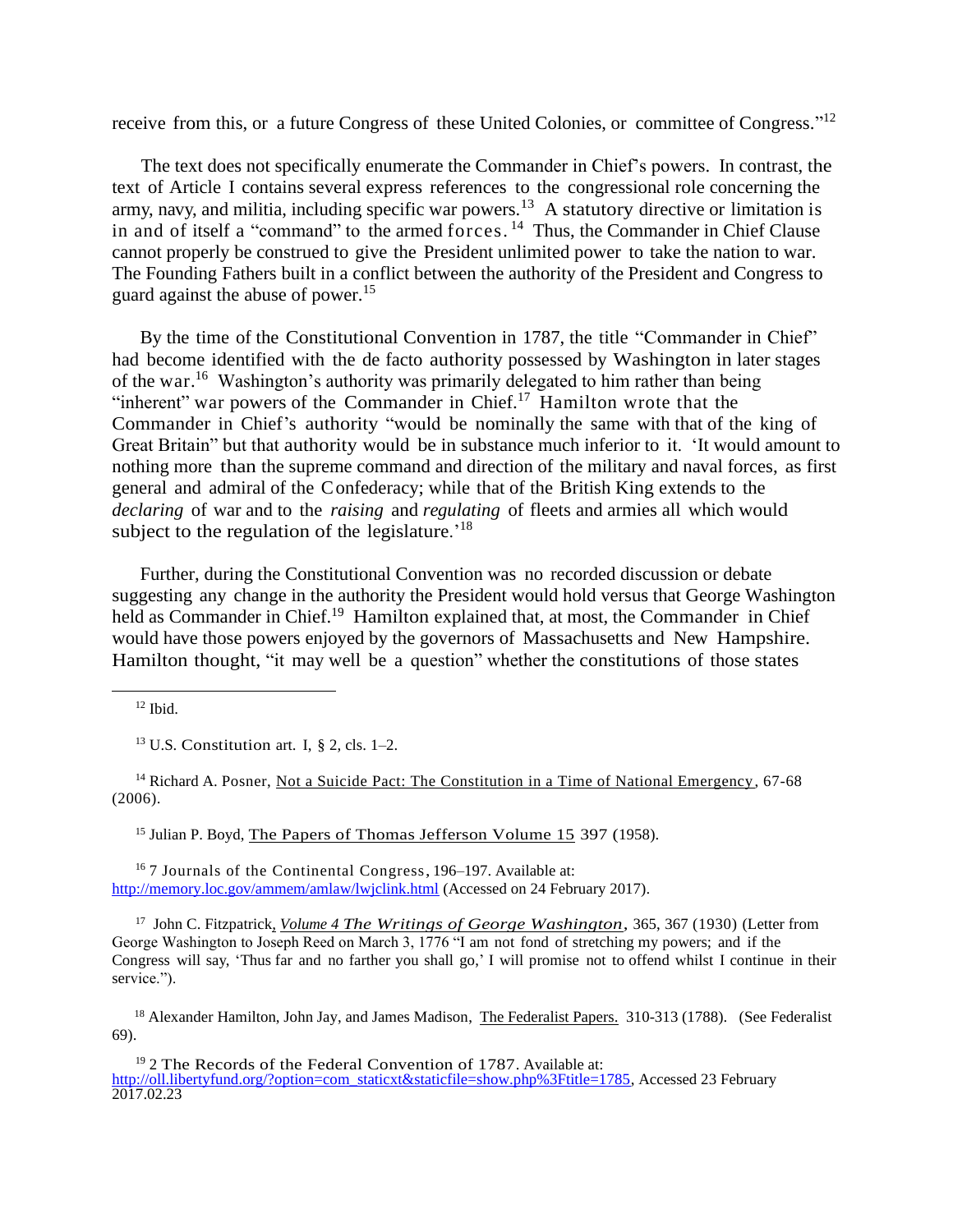"confer[red] larger powers").  $20$  The state constitutions mandated that the commander in chief's powers were "to be exercised agreeably to the rules and regulations of the constitution, and the laws of the land..."<sup>21</sup>

 Defenders of a strong preclusive executive prerogative over the conduct of military operations often augment their claims with passages from Hamilton's *Federalist essays* in which he discusses the need for energy in the Executive, including 69 and  $74<sup>22</sup>$  Hamilton discussed the prosecution of war: "Of all the cares or concerns of government, the direction of war most peculiarly demands those qualities which distinguish the exercise of power by a single hand." $\overline{3}^{23}$ 

 Advocates of Presidential Prerogative cite Hamilton's discussion of a "single hand." Hamilton was arguing that Congress could not regulate the Commander in Chief nor was he referencing the authority to take the nation to. Hamilton was explaining why the move for a plural executive had been rejected. A three-man executive along the lines of the Trivium of the Roman Republic had been proposed and rejected. Hamilton was defending the Constitution against Anti-Federalists who opposed a single executive.<sup>24</sup>

 The Founding Fathers of America were intentionally rejecting the British model of executive prerogative. They saw President as Commander in Chief who lacked the power to take the nation to war. Only Congress could take the nation to war and even then Congress needed to declare war and accept responsibility for taking the nation to war.<sup>25</sup>

 The international norms of immediate self-defense allow a President to act to protect against an attack. The Founding Fathers intended that both the President and Congress should act in good faith toward treaty obligations and comply with international norms unless they conflicted with American values or natural law. Natural Law as the expression of God's law was seen as the ultimate governing light. $26$ 

 The Founding Fathers of America were repulsed by the endless wars of European monarchs and wanted to prevent a President from waging war against the will of the people. Thus, an originalist view of the Constitution requires a President to receive authority from Congress either

 $26$  Id, at 67-82.

 $20$  The Federalist Papers, at 312-313 (See Federalist 69).

<sup>&</sup>lt;sup>21</sup> Massachusetts Constitution of 1780, pt. 2, ch. 2,  $\S$  1, art. VII; New Hampshire Constitution. of 1784, pt. 2.

 $22$  The Federalist Papers, at 574-576 (See Federalist 74).

 <sup>23</sup> John Yoo, War By Other Means; An Insider's Account of the War on the Terror 120( 2006). (citing this passage from Hamilton as support for President Bush's disregard of FISA's restrictions).

<sup>24</sup> Charles C. Thach, The Creation of the Presidency 28-32 (1923).

<sup>&</sup>lt;sup>25</sup> Michael A. Genovese, Presidential Prerogative Imperial Power in the Age of Terrorism. 38-50 (2011).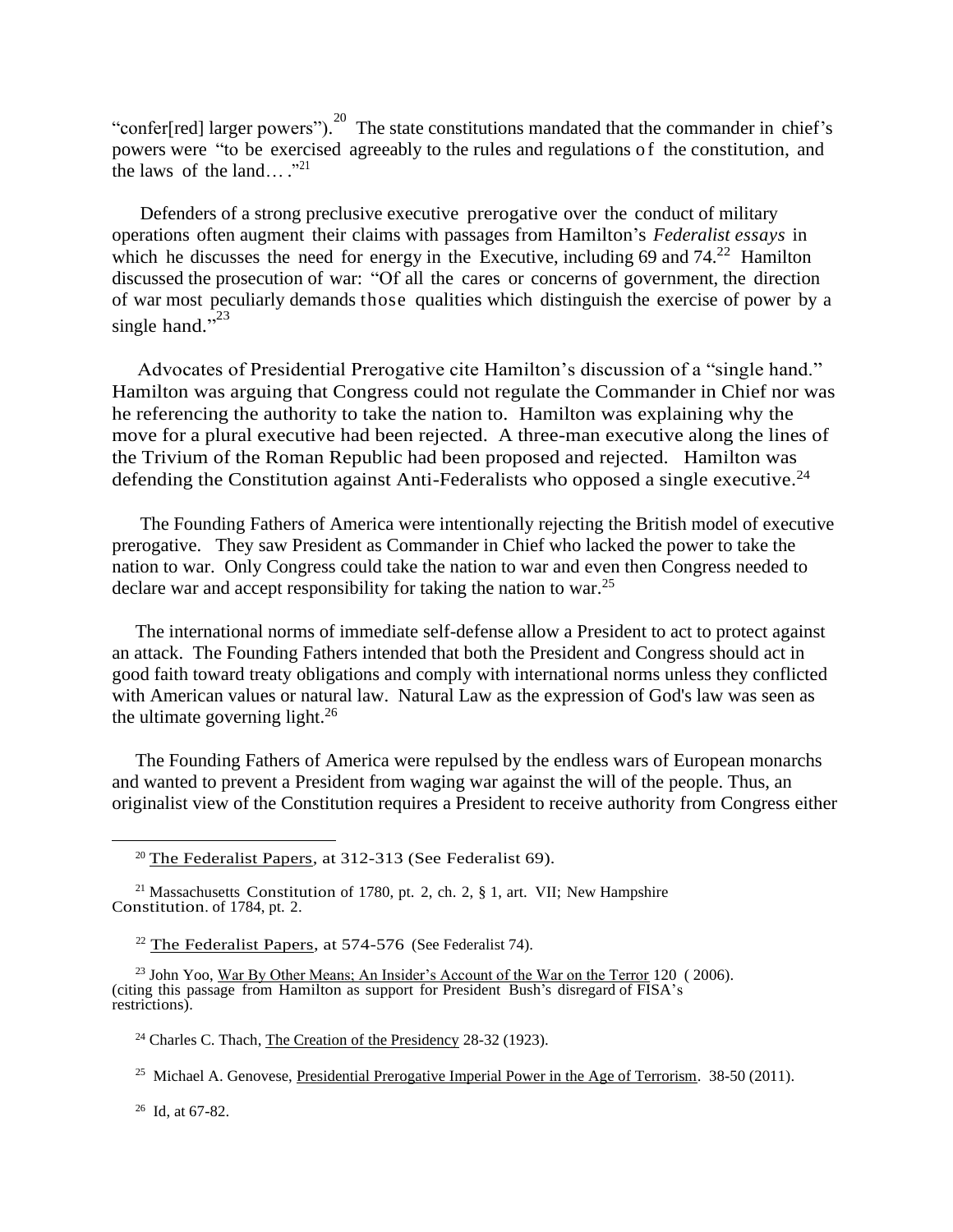directly or indirectly through a self-executing treaty like the NATO or immediate national selfdefense to use military force.

#### **Just War and the Iraq Invasion**

In the fifth century, Saint Augustine of Hippo created the term "Just War" in his book the *City of God.* Augustine argued the general position of Christians is to advocate peace and to only go to war as last resort. Augustine was focused on self-defense and the defense of others. Also, Augustine argued that the war must be initiated by proper authority. Further, believers should humbly remember they are men and to seek the will of God and sure the war is just before going to war. $27$ 

In the 13<sup>th</sup> century, Thomas Aquinas further developed Augustine's Just War idea by codifying the standards for Just War. First, the war had to be waged by proper authority and that authority had to lawfully enact the decision to go to war. Second, the war had to be waged for a just and good purpose and not for selfish gain. Aquinas rejected mere national interest or to wield power.<sup>28</sup>

 The just purpose has to be such as to regain lost land, protect the people, and correct an evil done. However, war should only be conducted if there is no alternative peaceful solution. Thus, the purpose of the war should certain on protecting the people rather than serving the interests of the leaders. Third, the central motive for war must be to restore and protect the peace. Political agendas carried out by war would all be unjust.<sup>29</sup>

 The Iraq War fails the Just War requirements of Augustine and Aquinas. The invasion of Iraq was not conducted in immediate self-defense or defense of others. The war was not conducted as the last restore but rather the Bush Administration was determined to invade Iraq.<sup>30</sup> Further, the purpose of the Iraq War is questionable. If the war was truly fought over weapons of mass destruction then it was unjust because the factual basis was an error. The real motive was a hidden political agenda then the war falls completely out of all just war bounds.<sup>31</sup>

 Aquinas added that the war must not just by a proper authority but that authority must declare the war and reach that declaration through the proper deliberations. These additional factors add additional problems with the justness of the Iraq invasion. The Bush Administration did not follow the constitutional requirement of a Declaration of War. $32$ 

 $32$  Id. at 49-51.

<sup>&</sup>lt;sup>27</sup> E. T. Akins and R.J. Dodaro, <u>Augustine Political Writings</u>, 28-35 (2001).

<sup>28</sup> Darrell Code, *Thomas Aquinas on Virtuous War Fare*, 58 Journal of Religious Ethics, 65-69 (1999).

 $29$  Id, at 68-72.

<sup>30</sup> Id.

<sup>&</sup>lt;sup>31</sup> Alia Brahimi, *Jihad and Just War in the War on Terror*, 43-48, (2011).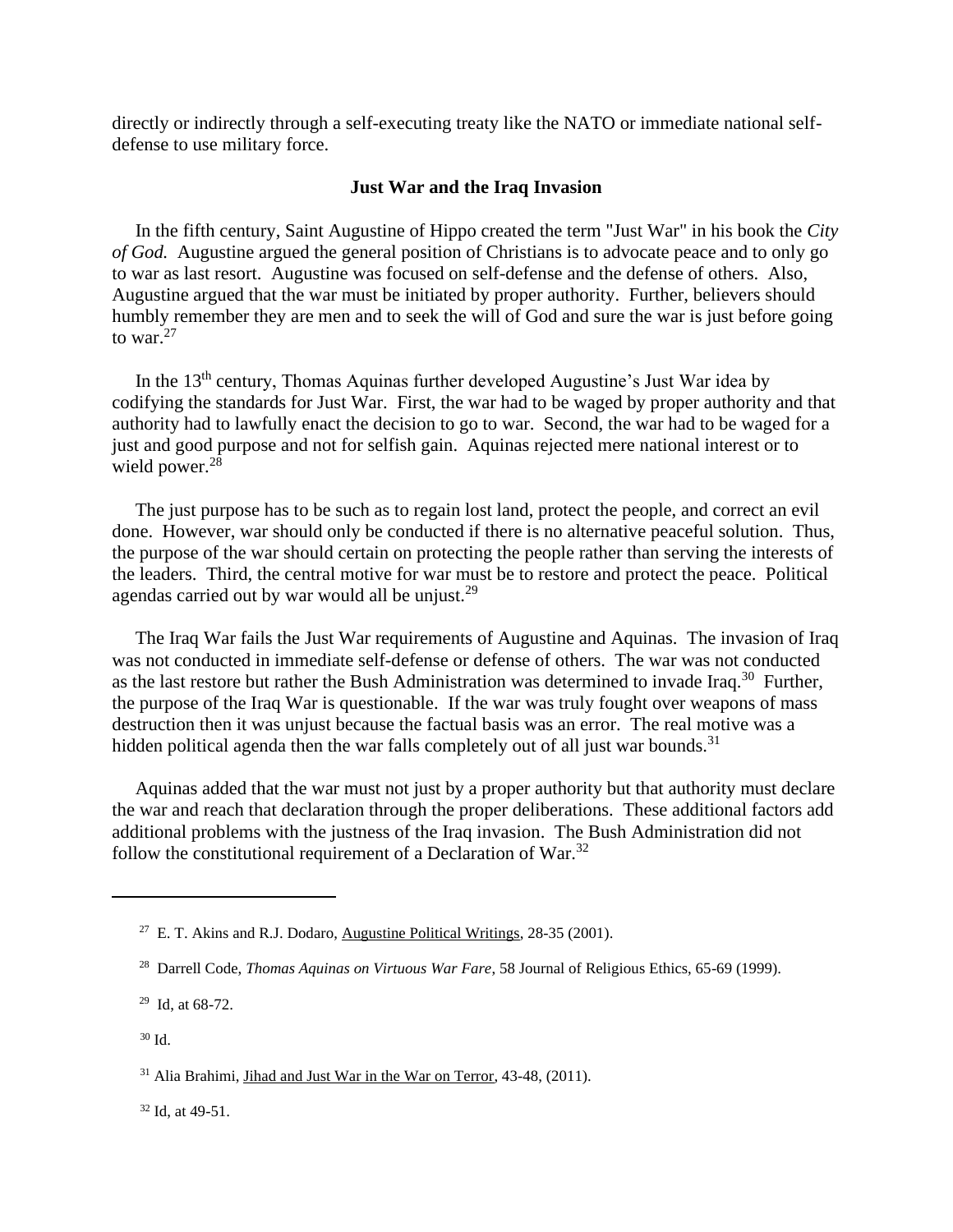The Bush Administration realized it had little hope of getting declaration of war and the Bush administration did not want to concede that Congress was the branch of government which takes the nation to war. Instead, by a simple majority vote, a limited authorization to use force was passed. However, even then the authorization did not give authority to overthrow the government of Iraq and occupy the nation. The Bush administration proceeded on with its plans to overthrow the Iraqi government with no regard for the limits of the authorization.<sup>33</sup>

 The Bush Administration's intention to both overthrow the Iraq government and to occupy Iraq was publicly stated. Congressional joined with the Bush Administration to work around the constitution with a resolution. Congress sought to avoid responsibility but only approving limited military action. However, Congress understood the Bush Administration's intentions and is equally culpable of waging an unjust war. $34$ 

 Just War developed over the last few centuries and produced a general consensus among Christians emerged called "Jus ad bellum." Jus ad bellum became the standard customary law for waging just war among Western nations and this has become the general international customary law. Jus ad bellum sets forth seven basic factors to determine if war is justified.<sup>35</sup>

 The first factor is that the war must be waged for a just cause. The war must not for selfish gain or even to restore a wrong or punish evil. The war must be in defense of the nation or others and must be necessary to protect life. The second factor is comparative justice is served by war. The presumption must be against war. The basis for the war must be great enough to offset the suffering which will be caused by the war.<sup>36</sup>

 The third factor is that only a competent public authority can wage a war. Not only must it be a government or international body but there must be a system of law in place which allows for a proper determination of the justness of the war. Thus, dictators taking their nations to war through a personal will is unjust. A republic must follow its own laws and procedures. The war should be congressionally declared.<sup>37</sup>

 The fourth factor is right intention. Right intention goes to motivation for the war. The just cause must not just be a pretext but the real reason for the war. The fifth factor is probably of success. The war must not a senseless fight that can only harm such as the Jewish rebellion

<sup>33</sup> Id, at 51-53.

<sup>34</sup> Id.

<sup>36</sup> David Smock, *Would an Invasion of Iraq be a "Just War?*, 98 United States Institute of Peace, 2-4 (2003).

<sup>37</sup> J. H. H. Weiler and Abby Deshman, *Far Be It from Thee to Slay the Righteous with the Wicked: An Historical and Historiographical Sketch of the Bellicose Debate Concerning the Distinction between* Jus ad Bellum *and Jus in Bello*, 24 The European Journal of International Law 33-38 (2013).

<sup>35</sup> James F. Childress, *Just War Theories: The Bases, Interrelations, Priorities, and Functions of Their Criteria*, 39 Theological Studies, 434-436 (1978).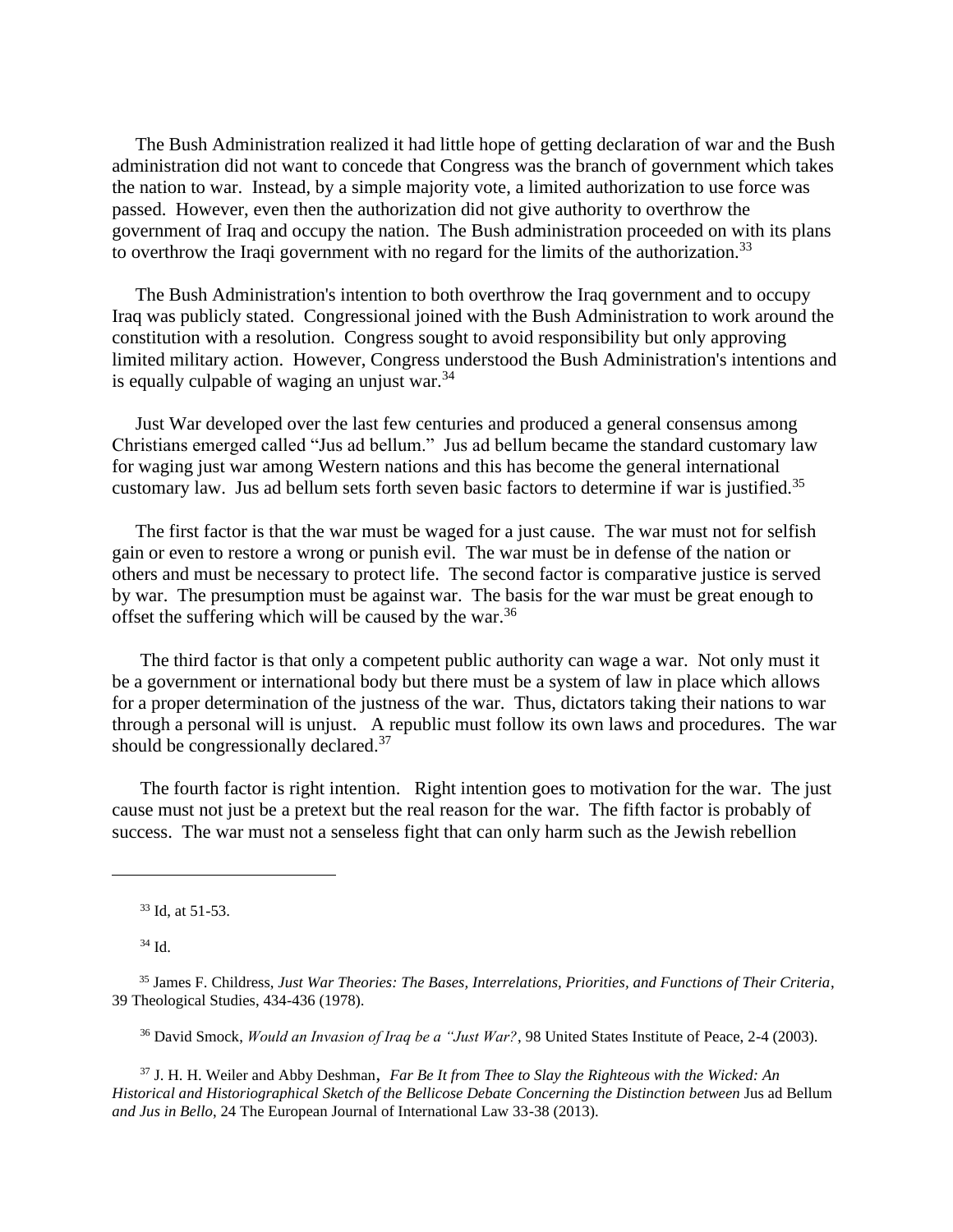against the Romans in the first century. The war brought about the destruction of Jerusalem and devastation to the Jewish community and never had a real chance of success.<sup>38</sup>

 The sixth factor is last resort, which harkens back to Augustine's standard that peace is the normative stance. All reasonable alternatives to war must be pursued and must fail before seeking war. The final factor is proportionality, which is that the positive gain which can be expected from war outweighs the great costs of war. World War I would be an example where the great costs made joining the war unjust. $39$ 

 The Iraq invasion was not truly done for a just cause. The invasion was not in defense of any nation but rather with the intent of "nation-building" by turning Iraq into a democracy. Such a motive gives the appearance of a just cause. No nation has the right to "nation-build" another country to shape that nation in its own image. Each nation must be allowed to find its own way as long as it does not harm other nations.<sup>40</sup>

 Comparative justice was not served by the invasion. There was no urgent need for the invasion of Iraq. Iraq's military was weak and did not pose a real threat. The invasion resulted in the deaths of hundreds of thousands of Iraqis during the invasion and the occupation. Iraq was plunged into instability which may continue for decades. It was foreseeable that the harm from the invasion would be great. $41$ 

 The right intention cannot be fully judged at this point in history. The record is unclear if the publicly announced reasons for war, Iraq's weapons of mass destruction program, terrorism, and the Iraq government's abuse of its people, were the real reasons for the war. The Bush administration appeared to be determined to invade no matter what the evidence indicated and regardless of any legal limits. Thus, the intentions of the Bush administration are suspect.<sup>42</sup>

 The invasion of Iraq was waged with a high probability of successfully defeating the Iraqi military and overthrowing the government. The military outcome was never in doubt. However, the national building aspirations of the Bush administration were dubious at best. The Bush administration entirely failed to recognize that Iraq lacked the social, cultural, and legal foundations for a functional democracy.<sup>43</sup>

<sup>38</sup> *Would an Invasion of Iraq be a "Just War?*" at 2-4.

<sup>39</sup> *Far Be It from Thee to Slay the Righteous with the Wicked: An Historical and Historiographical Sketch of the Bellicose Debate Concerning the Distinction between* Jus ad Bellum *and Jus in Bello*, at 46-49.

<sup>40</sup> Herbert W. Titus, God, Man, and Law: The Biblical Principles, 108-115 (1994).

<sup>41</sup> Fiasco the America Military Invasion of Iraq, at 38-43.

<sup>42</sup> *The Legality of Operations Iraqi Freedom under International Law*, at 89-94.

<sup>43</sup> Fiasco the America Military Invasion of Iraq, at 152-162.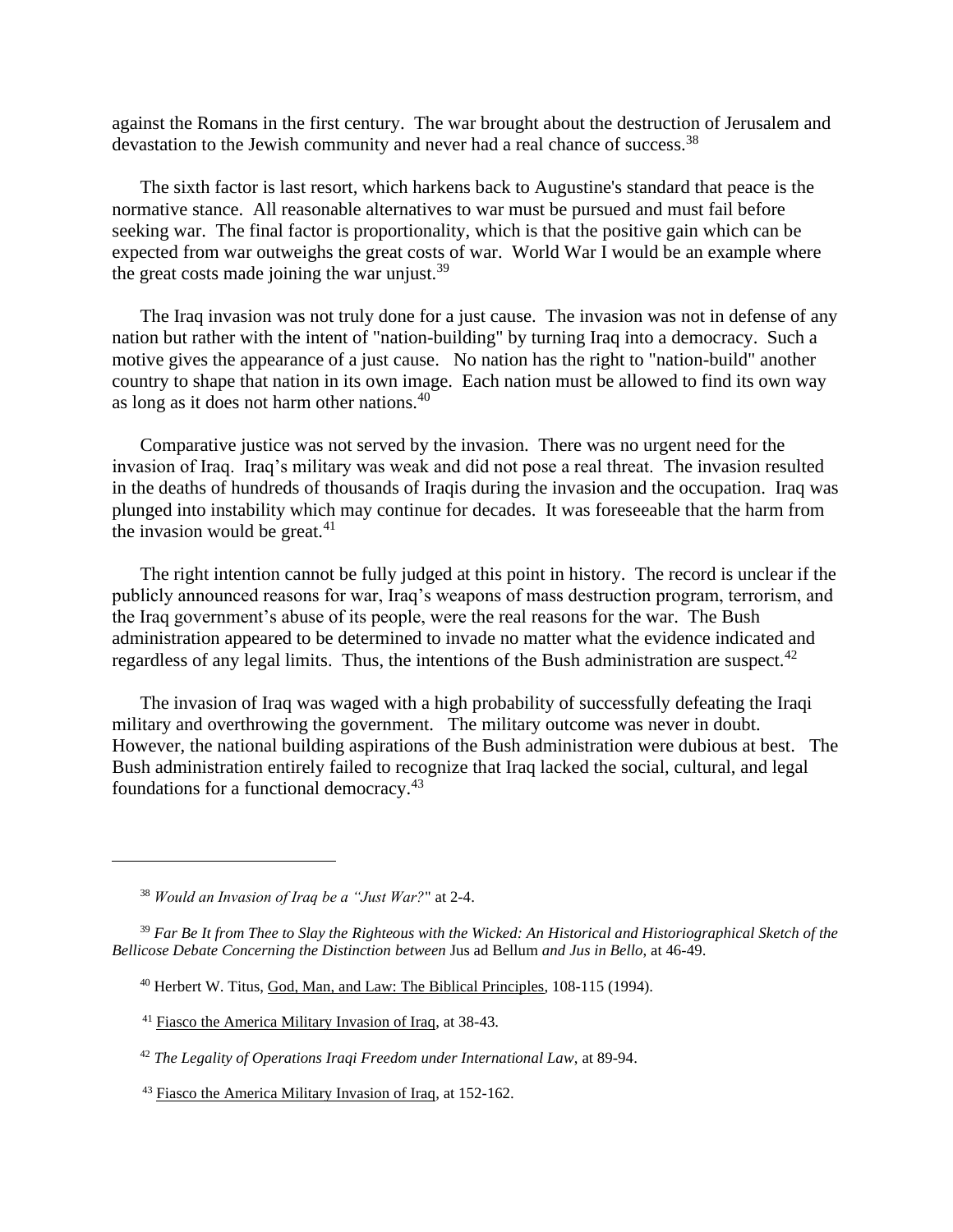The Iraq invasion fails the test of exhausting reasonable alternatives to war. The Bush administration was determined to invade Iraq and resisted efforts to resume United Nations weapon inspections. No real effort was made for a peaceful solution by the Bush administration desperately searched for excuses to attack Iraq and used alternating and inconsistent legal justifications.<sup>44</sup>

 The invasion of Iraq also strongly fails the test of proportionality. The invasion was motivated by the 9-11 attack and the menace of terrorism and radical Islam. The government of Iraq was repressive but it was a secular regime. The focus of the civilized world needed to be on combating the rise of radical Islam. Saddam Hussein harshly repressive radical Islamists within Iraq. The very idea of overthrowing any secular regime in the Islamic world is a foolish response to the rise of radical Islam.<sup>45</sup>

 The invasion of Iraq fueled the rise of radicals both within Iraq and around the Islamic world. It should have been no surprise that a Western lead invasion and overthrow of a secular Muslim government in the Middle East would destabilize the region and fuel the rise of radical Islam. The invasion and continual conflict to this day have resulted in the deaths of hundreds of thousands of civilians. The American military warned the civilian leadership that the civilian causalities could be great and was ignored.<sup>46</sup>

 The Bush administration ignored the clear and present dangers of the invasion of Iraq. The rest of the coalition went along failing to seriously continue the merits and perils of the invasion. The Bush administration sold the war with suggestions that the war would for itself, that the war would be clean thanks to modern high teach weapons resulting in few civilian causalities. Likewise, the coalition deaths would small not the thousands who died in reality. The Bush administration even promised a functional democracy for Iraq. No serious evaluation of the climate of Iraq would have supported such claims.<sup>47</sup>

 The invasion of Iraq fails the test of the Jus ad bellum factors. The war was not just and improperly conducted without a Declaration of War. The mere fact that the Iraq government was repressive was not a justification for the war. Many nations across the globe are repressive and the United States nor the United Nations cannot reasonably invade and overthrow their government. The war is a lesson that peace should be the normative standard. Military force should only be used within the original Constitutional and natural law just war limits.

### **Legal Legacy of the Iraq Invasion**

The high cost in money and lives and lack of concert successes turned American public

<sup>47</sup> The Invasion of Iraq, 153-162.

<sup>&</sup>lt;sup>44</sup> The Invasion of Iraq, at 105-115.

<sup>45</sup> America's Destruction of Iraq, at 45-55.

<sup>46</sup> Id, at 58-63.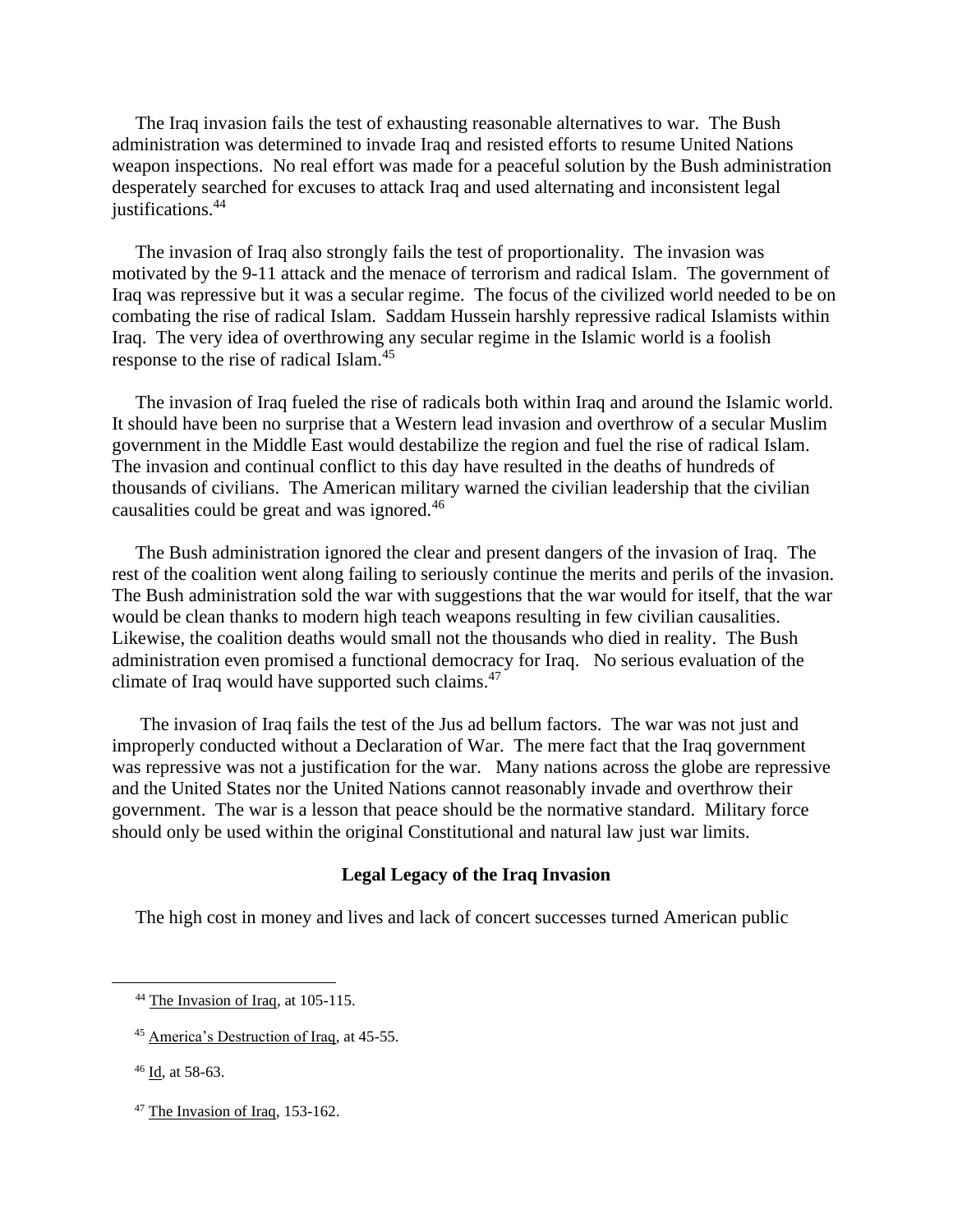opinion against the Iraq War. President Obama made opposition to the Iraq Invasion and Bush's Imperial Presidency claims centerpieces of his Presidential campaign. However, upon taking office Obama quickly built on the legacy of Bush and made even broader claims of Presidential authority.<sup>48</sup>

 In March 2011, Obama made the dramatic claim to having authority to use military force in Libya with no congressional authorization and no claim of self-defense nor treaty obligation. No American President had ever claimed such broad authority to take the nation to war. Obama was in effect claiming to have the same authority as that of King George. Obama justified his actions on the basis that he had the constitutional authority to "reasonably determine that the use of military force in the national interest and no congressional approval was required for limited military operations.<sup>49</sup>

 On 17 March 2011, the United Nations Security Council passed Resolution 1973 which authorized enforcement of a "no-fly zone" over large parts of Libya to protect the refugees of the civil war. The resolution did not authorize the overthrow of the Libyan regime nor active military intervention on any side in the civil war. However, the Obama administration's intentions were openly to remove the government of Libya.<sup>50</sup>

 The United Nations articles did not authorize the United Nations to intervene in an internal conflict to overthrow the government. However, President Obama openly treated Resolution 1973 as an authorized limited military to overthrow the Libya government to protect civilians. Like President Bush, Obama was going beyond any authority he had received and had no regard for international law or constitutional restrictions on his authority to use military force.<sup>51</sup>

 The government of Libya was overthrown by insurgents with the active military intervention of the United States military and some of its NATO allies. Obama's arguments built on the legacy of Bush's invasion of Iraq. Obama like Bush focused on the evil nature of the regime and the need to aid the civilian population suffering from dictatorship. Obama actually went further in the humanitarian intervention because unlike Bush, he did not claim that the national security of the United States was in danger. Bush sought at least partial Congressional authorization while Obama sought no Congressional authorization.<sup>52</sup>

 Congress protested but did nothing. Therefore, the precedent is in place which allows for military intervention in another nation solely on the authority of the President to protect the civilian population. Obama set the precedent that even the overthrow of another nation's

<sup>52</sup> Id, at 37-45.

<sup>&</sup>lt;sup>48</sup> Presidential Prerogative Imperial Power in the Age of Terrorism, at 159-161.

<sup>&</sup>lt;sup>49</sup> Mariah Zeisberg, War Power: The Politics of Constitutional Authority, 1-5, 33, 250-255 (2013).

<sup>50</sup> Pierre Thielborger, *The Status and Future of International Law after the Libyan Intervention*, 4 Goettingen Journal of International Law, 21-28 (2012)

<sup>51</sup> Id.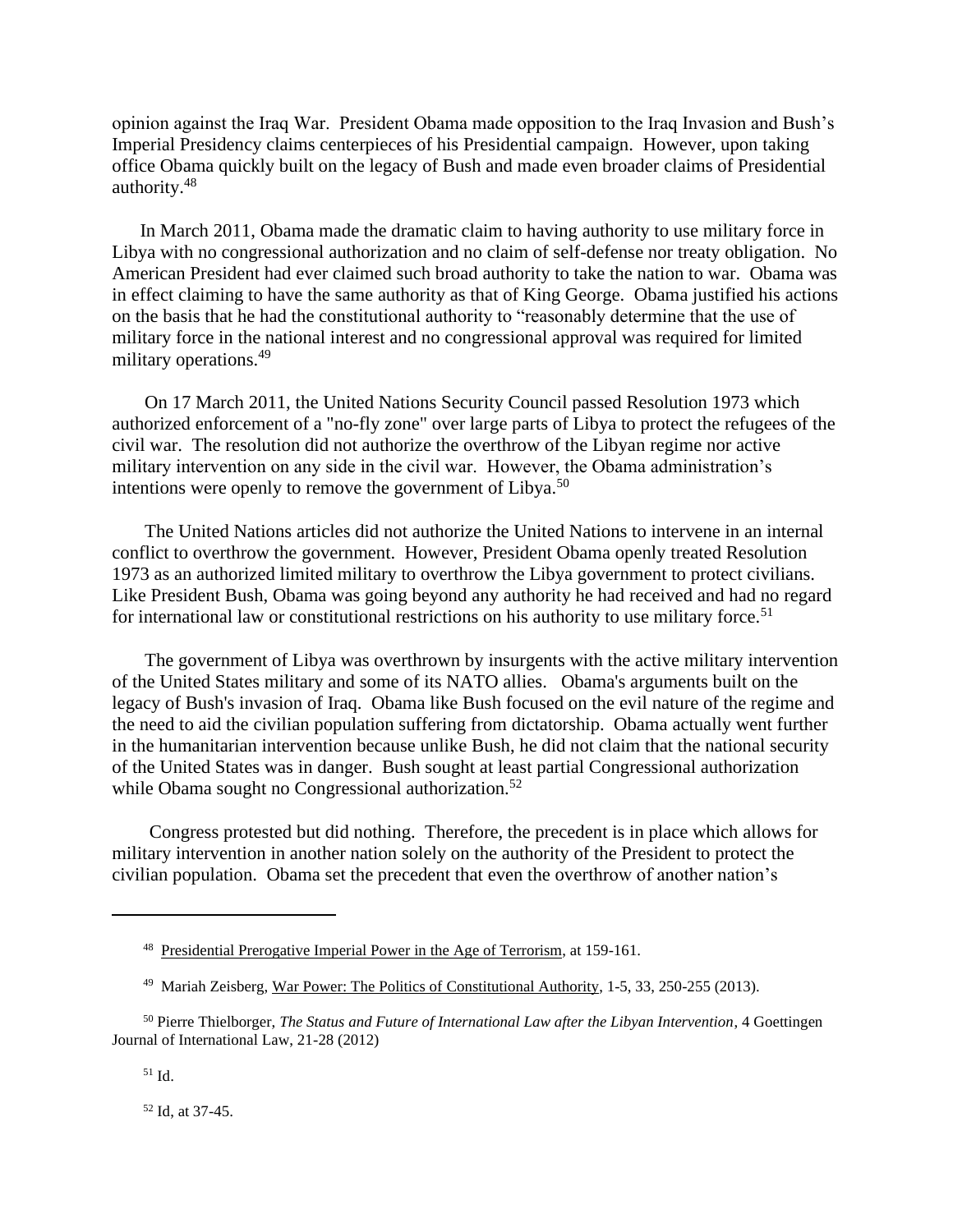government was permitted. The Founding Fathers, customary law, the United Nations Charter, natural war, and Just War doctrine all oppose such a broad authority to wage war.

 The true justification for the Imperial Presidential use of force by Presidents Bush and Obama is found in the 19<sup>th</sup>-century German school of Philosophy. George Hegel wrote that the state was a metaphysical reality not subject to objective outside restrains such as natural law. Rather, the state had the right to choose between following or disrespecting a law. Thus, a President could take the nation to war because the President deems it necessary regardless of any legal restrains.<sup>53</sup>

#### **Traditional Jus ad Bellum Provides the Best Guidance**

The rejection of jus ad bellum has been a complete failure on all fronts and contributed to the United States' misguided foreign policy. The invasion of Iraq cost many lives and tremendous amounts of money and did not make the United States or the World safer and Iraq remains unstable and troubled. Jus Ad Bellum would have guided America to not go forward with the invasion. Time-tested jus ad bellum would help restore a lawful national security policy for the United States and set a positive standard for the world to follow.

 Jus ad bellum would halt the impulsive military actions and restore a responsible use of force. Presidents would no longer launch military strikes unless required by immediate selfdefense or authorized by Congress or by Treaty obligation. The use of force would after careful consideration of all factors and exhausting all alternatives.<sup>54</sup>

 The application of jus ad bellum would have prevented the reckless American lead invasion of Iraq which was carried out without exhausting alternatives, in the absence of self-defense, and lacking a truly just cause. A secular regime would have remained in place preventing the spread of radical Islam to Iraq. The military intervention into Libya would likewise have been avoided since no self-defense requirement was involved and the intervention lacked proper authority. The drone strikes, airstrikes, and special-forces operations would be conducted only with congressional authorization and either with a declaration of war or permission by the local government. Such guidance would contribute to clear military objectives and strategic planning.<sup>55</sup>

Jus ad bellum provides the authority for a rapid response to immunity threat or a cyberattack. A truly imminent attack can be dealt with through self-defense authority. Such selfdefense authority should not be twisted so that hypothetical dangers as used as a pretext for the overthrow of a government and the occupation of a nation. The modern threats do not call for abandoning jus ad bellum. Rather a careful application of the principles of jus ad bellum needs

<sup>53</sup> J. G. Starke, *Monism and Dualism in the Theory of International Law*, 17 Year Book of International Law 68 (1936).

<sup>54</sup> E. T. Akins and R.J. Dodaro, Augustine Political Writings, 31-36 (2001).

<sup>55</sup> Michael N. Schmitt, *Supra* note 24, 32-37 (2008).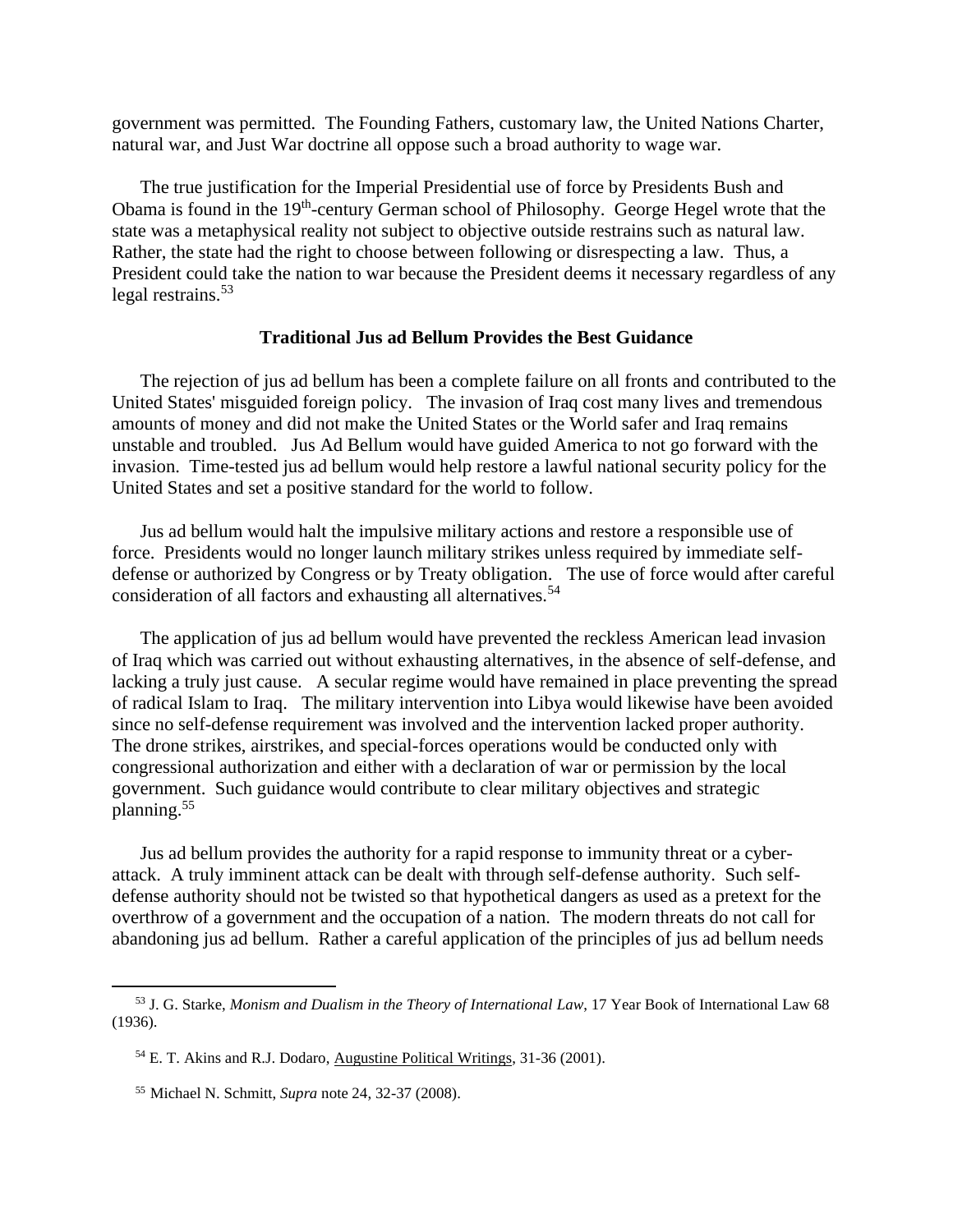to be made to modern threats.<sup>56</sup>

 Jus ad bellum principles reflect the collective wisdom of centuries and served as the proper guide for modern problems. Policymakers have recklessly disregarded this guidance from history and the deep thought of countless scholars. The use of force must be guided and controlled by a standard that enables necessary military force but restrains the abuse of power and unjust force.<sup>57</sup>

 The restoration of jus ad bellum aids in restoring the sound rule of law to the struggle against terrorism and other modern threats. One of the greatest casualties of the departure from jus ad bellum has been the deterioration of compliance with the rule of law in the name of fighting terrorism. Such a decline is unnecessary and does make the world safer. Jus ad bellum principles can make the world safer.<sup>58</sup>

#### **Conclusion**

 The invasion and occupation of Iraq violated the principles of Just War. The Bush administration had no regard for the principles of Just War nor the Constitutional limits of Presidential power to use military force. Jus ad bellum has come into disfavor and disuse. However, western governments have generally dismissed jus ad bellum principles without a serious policy or legal debate. Jus ad bellum is still relevant to the modern era and the war on global terrorism. A proper application of the principles is required to obtain the proper legal and policy guidance. The principles of jus ad bellum are vital for putting American foreign and national security policy on a sound course.

 The United States and Coalition Partners' invasion of Iraq, overthrown of its internationally recognized regime, and occupation of Iraq violated international law. The United States violated norms governing the use of force and overthrow of a sovereign state. Resolution 1441 was passed with weak factual support. The United States and partner nations' overthrow of the Iraq government and occupation of Iraq was not authorized by Resolution 1441.

 The United States' actions violated its own Constitution which meant it could have not possibly complied with international law when its actions violated its own law. The actions of the United States government violated international law and were injurious to the Rule of Law. The greatest harm from the illegal invasion of Iraq is that undermined the American Republic and set a dangerous precedent that America has yet to address.

 Just War principles have been challenged as archaic in a world troubled by global terrorism and cyber warfare. Neo-Conservatives and other foreign policy establishment types argue that

<sup>58</sup> Id, 452-455.

<sup>56</sup> William K. Lietzau, Old Law New Wars: Jus ad Bellum in an Age of Terrorism, 8 Max Planck Institute Yearbook of United Nations Law 383, 446-449 (2004).

<sup>57</sup> Id, 451-453.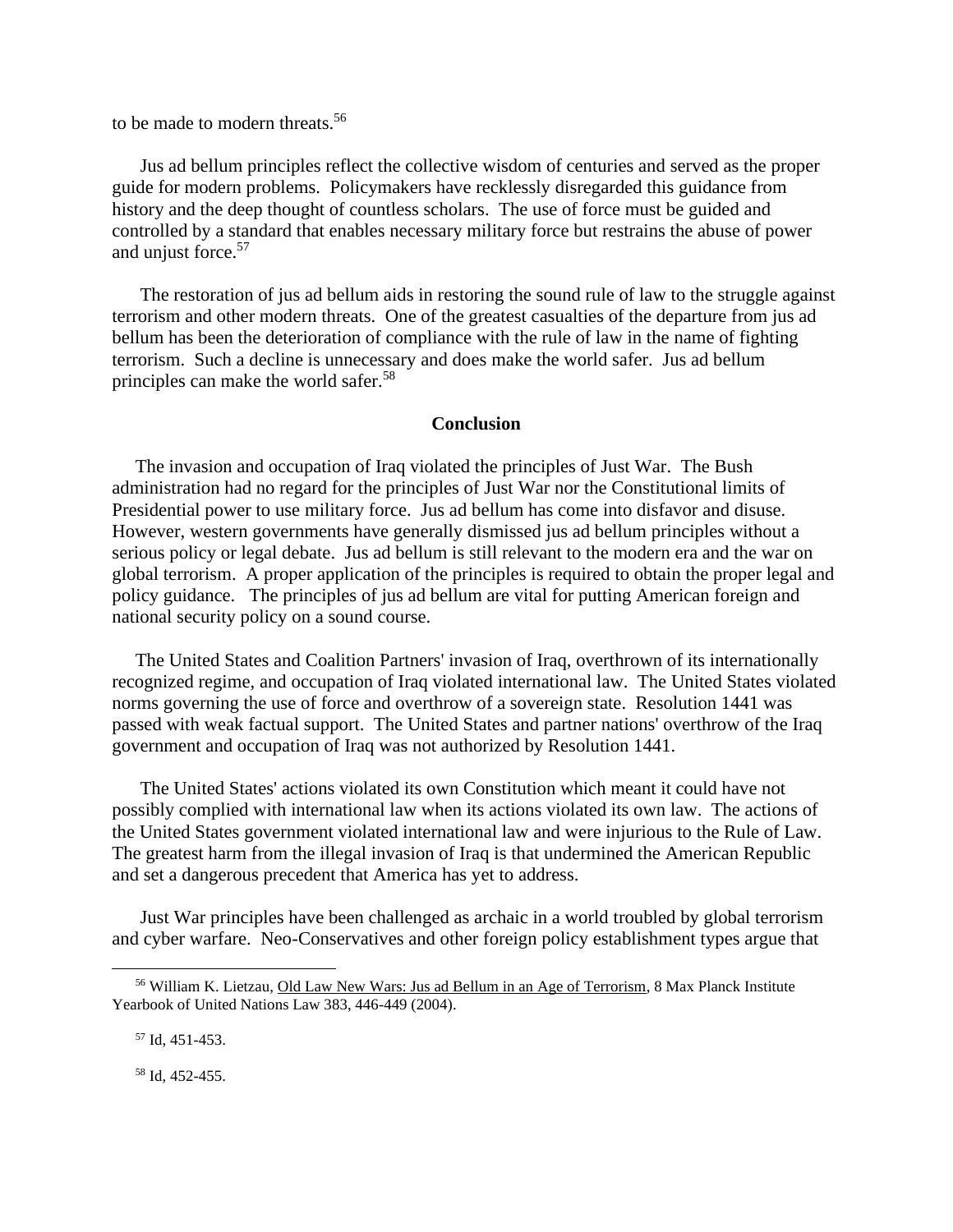jus ad bellum principles must be abandoned to save civilization from terrorism. The ideology of both the Democrat and Republican establishments holds that global terrorism requires the ability to strike anywhere in the world regardless of whether the sovereign nation has permitted for the use of military force.

 Jus ad bellum guidance needs to be properly applied to the use of military force in general and in particular the war on terrorism. The disregard for jus ad bellum has undermined jus ad bello principles. The disregard for traditional Jus ad bellum has left American foreign policy adrift and fighting wars without even a plan for victory. A proper application of jus ad bellum would help restore a sound legal and policy footing for fighting terrorism and the modern threat. Also, it would aid in upholding jus ad bellum along with jus post bellum principles.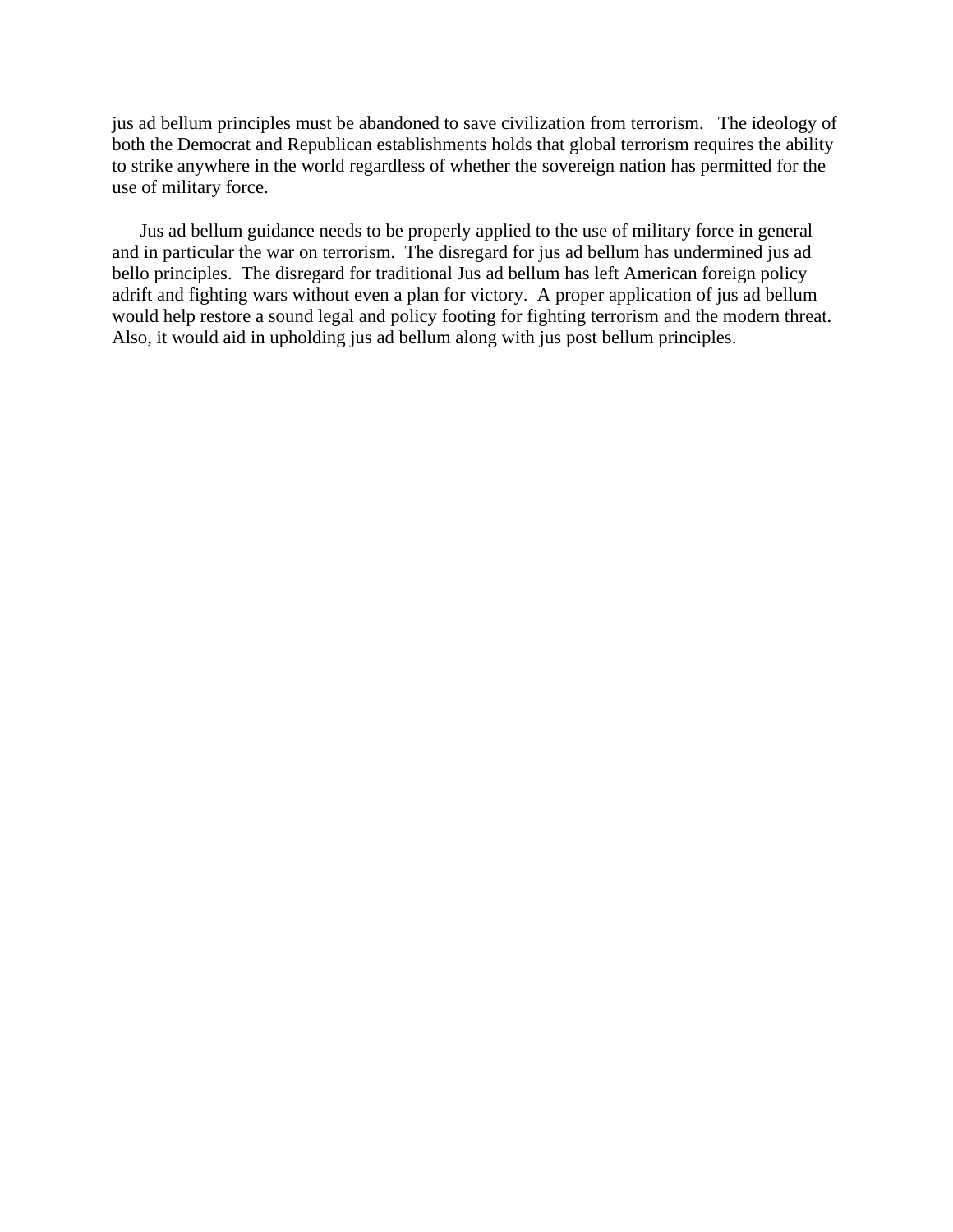### **Bibliography**

Dean Acheson, Present at the Creation, (1969).

E. T. Akins and R.J. Dodaro, Augustine Political Writings, (2001).

Richard Brookhiser, Founding Father: Rediscovering George Washington, (1996).

- Bruce Ackerman & Oona Hathaway, *Limited War, and the Constitution: Iraq and the Crisis of Presidential Legality*, 109 Michigan Law Review, 447-517 (February 2011).
- Olivia Ambler & Shirley V. Scott, *Does Legality Really Matter? Accounting for the Decline in US Foreign Policy Legitimacy Following the 2003 Invasion of Iraq*, 13 European Journal of International Relations, 67-84 (2007).
- David J. Barron and Lederman, Martin S. Lederman, *The Commander in Chief at the Lowest Ebb – Framing the Problem, Doctrine, and Original Understanding*, 121 Harvard Law Review, 692-800 (January 2008).
- Alex J. Bellamy, *International Law and the War with Iraq*, 4 Melbourne Journal of International Law, 497-519 (2003).
- Julian P. Boyd, The Papers of Thomas Jefferson Volume 15 (1958).
- Curtis A. Bradley, *Our Dualists Constitution, and the International Conception*, 51 Stanford Law Review 529-568 (1999).
- Alia Brahimi, Jihad and Just War in the War on Terror, (2011).
- Burrus M. Carnhan, *Lincoln, Lieber, and the Laws of War: The Origins and Limits of the Principle of Military Necessity*, 92 American Journal of International Law, 213-231 (1998).
- James F. Childress, *Just War Theories: The Bases, Interrelations, Priorities, and Functions of Their Criteria*, 39 Theological Studies, 427-436 (1978).
- Darrell Code, *Thomas Aquinas on Virtuous War Fare*, 58 Journal of Religious Ethics, 57-80 (1999).

John C. Fitzpatrick*,* Volume 4 The Writings of George Washington (1930).

Paul Eicester Ford, The Works of Thomas Jefferson. (1905).

James D. Fry, *Remaining Valid; Security Council Resolutions, Textualism, and the Invasion of Iraq*, 15 Tulane Journal of International and Comparative Law, 610-658 (2007).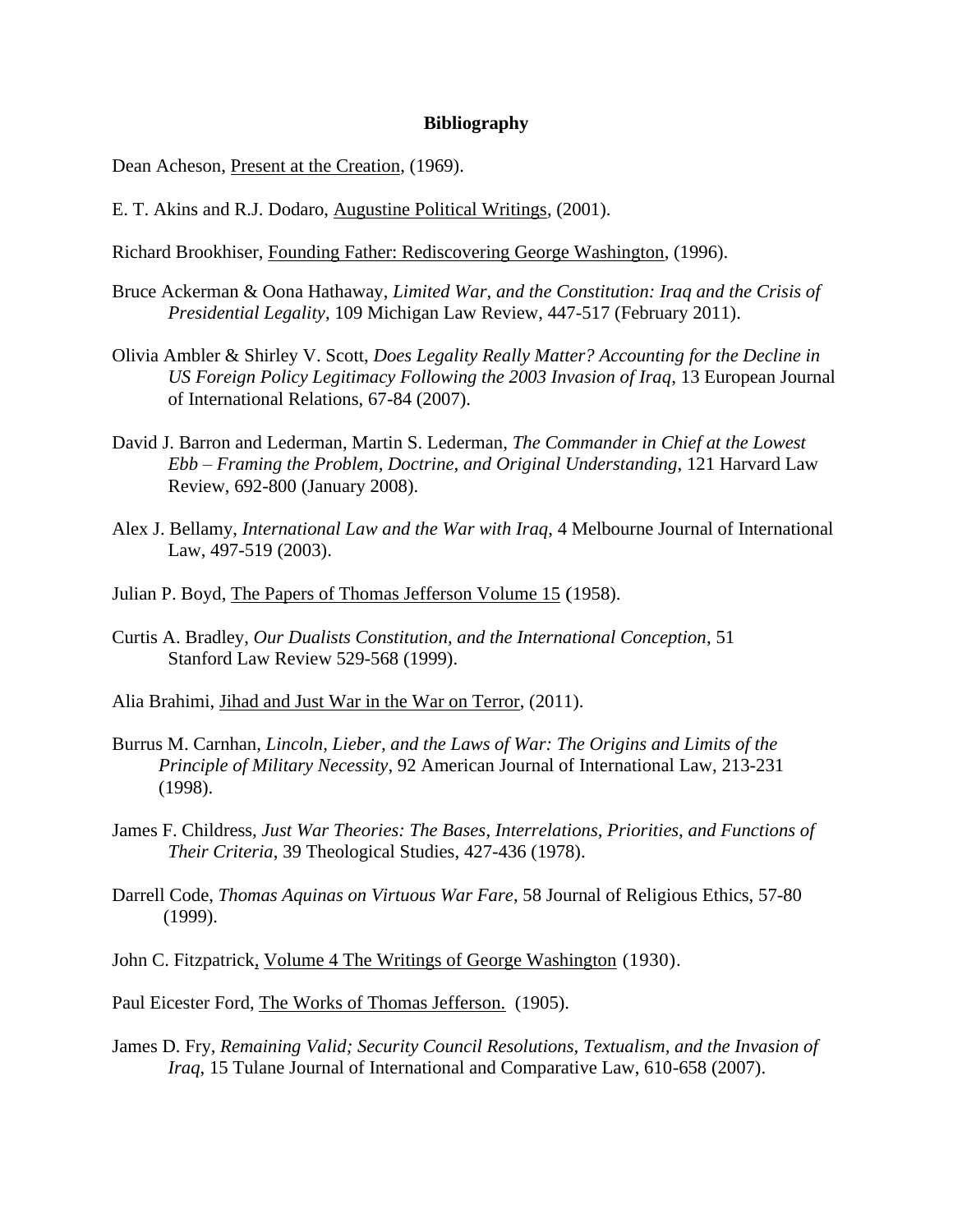- Jack Goldsmith, The Terror Presidency Law and Judgement Inside the Bush Administration (2007).
- 2 Journals of the Continental Congress, 1774–1789. Available at  *[http://memory.loc.gov/ammem/amlaw/lwjclink.html.](about:blank)* (accessed 21 February 2017).
- Michael A. Genovese, Presidential Prerogative Imperial Power in an Age of Terrorism (2011).
- Alexander Hamilton, John Jay, and James Madison, 310-12, 313 The Federalist Papers. (1788)
- Patrick Thaddeus Jackson, *Foregrounding Ontology*: *Dualism, Monism, and IR Theory*, 34 Review of International Studies 129-153 (2008).
- John Keegan, The Invasion of Iraq, (2005).
- Ronald C. Kramer and Raymond J. Michalowski, *War, Aggression and State Crime: A Criminological Analysis of the Invasion and Occupation of Iraq*, 45 British Journal of Criminology, 446-469, 2005.
- Jane Mayer, The Dark Side: The Inside Story of How the War on Terror Turned into a War on American Ideals (2008)
- Sean D. Murphy, *Assessing the Legality of Invading Iraq*, 92 The Georgetown Law Journal, 173-257 (2004).
- Usha Natarajan, *A Third World Approach to Debating the Legality of the Iraq War*, 9 International Community Law Review, 405-426 (2007).
- Michael M O'Brien, America's Destruction of Iraq, (2015).
- Jordan J. Paust, Beyond the Law: The Bush Administration's Unlawful Responses in the "War" on Terror (2007).
- James P. Pfiffner, Power Play the Bush Presidency and the Constitution (2008).
- Richard M. Pious, *Prerogative Power in the Obama Administration: Continuity and Change in the War on Terrorism*, 41 Presidential Studies Quarterly 263-290 (June 2011).
- Richard A. Posner, Not a Suicide Pact: The Constitution in a Time of National Emergency,  $(2006)$ .
- Thomas E. Ricks, Fiasco the America Military Invasion of Iraq, (2006).
- Michael P. Scharf & Paul R. Williams, The Law of International Organizations: Problems and Materials (3rd ed. 2013).